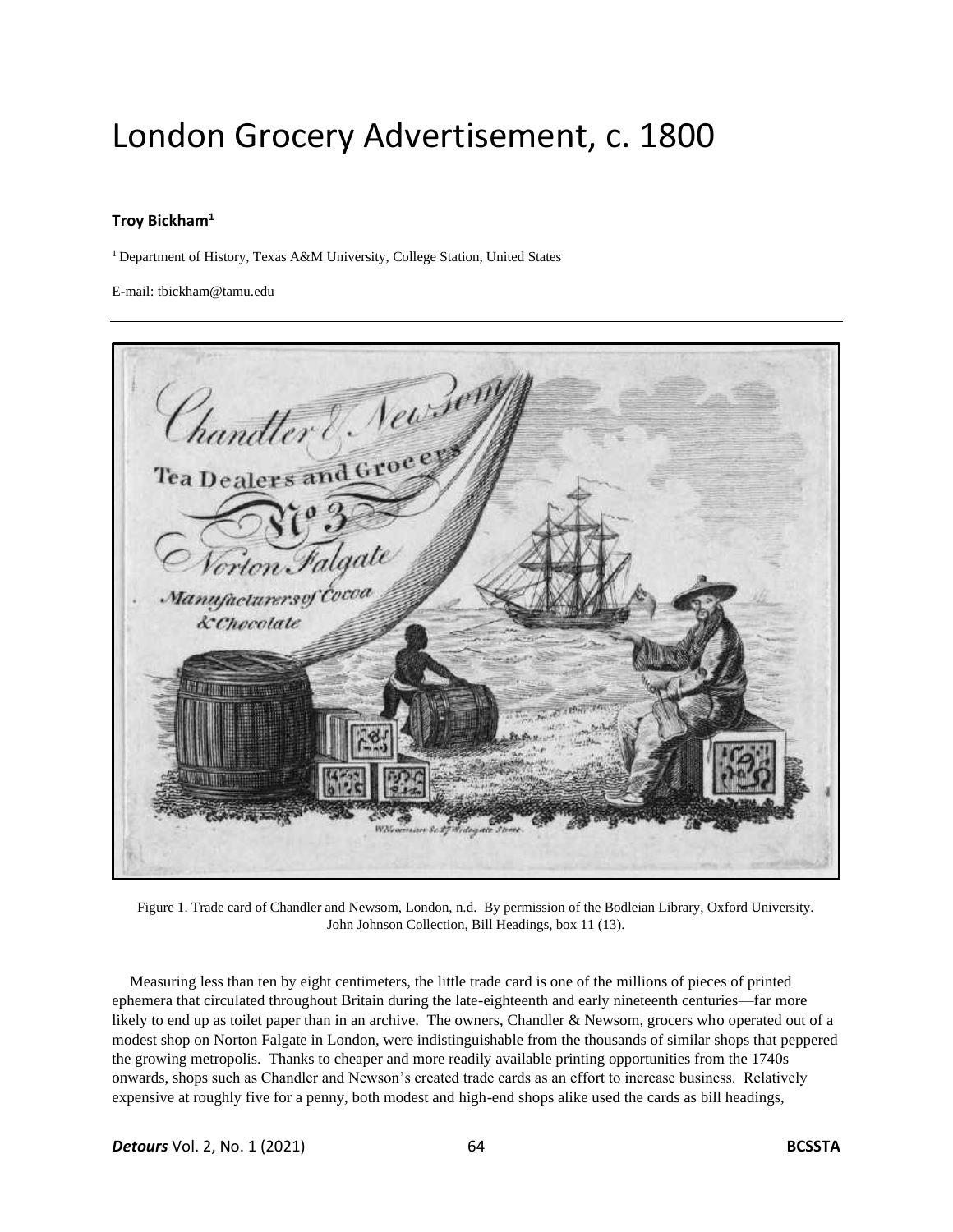receipts, advertisements, and package labeling in attempts to remind and inform existing and potential customers of the goods on offer. As visual advertising grew, printers increasingly turned to stock images and layouts. In instances of early branding, wholesalers, such as the still-operational Twinings, created cards that advertised their goods with blank spaces for local grocers to add their details. Advertising images of the ingestible commodities of the empire overwhelmingly related to their origins, playing the dual role of exoticizing the goods and assuring authenticity in a marketplace awash with counterfeits. Thus was born the stereotype of the Chinaman wearing a douli, adjacent to crates inscribed with mock-Mandarin representing tea; toiling, enslaved Africans and smoking Native Americans symbolized tobacco; and Arabs and Turks signified coffee. The waiting British ship in the background reminded consumers that these favored goods were the consequence of a flourishing maritime trade, secured by the Royal Navy.

I use this (or a similar) card when my courses engage the combined topics of consumerism and imperialism— British history and world history usually. I open with a large visual of the card, discuss its provenance, and then launch into a lecture or discussion regarding the roles of trade and consumerism in empire-building, drawing on the information described below. My primary aim is to show how ordinary individuals contributed to imperial expansion and how consumer goods became a way through which people (including women and children) connected with their wider world.

This trade card's historical significance rests in the ubiquity of both it and the goods it peddled. Commodities of imperial trade and rule boomed during the 'long' eighteenth century (1660-1837), with such ingestible goods as coffee, tea, sugar, and tobacco transforming from luxuries and curiosities to staples of the British diet. Tea-drinking, first introduced commercially to England in the 1660s, literally became a time of day within a couple of generations. Tea, whose importation was just a few hundred pounds a century earlier, was so plentiful that on a given day in 1784, London shop shelves alone carried over 146 tons of it, and by 1835 the British were consuming 40 million pounds of tea each year. Trade in tobacco, primarily grown in the Chesapeake region of British North America, was dominated by merchants in Scotland, where it accounted for nearly half of all Scottish overseas imports by the middle of the eighteenth-century. Trade in these goods mattered enormously to the economy and the nation. The annual duty on just sugar, arguably the most widely traded good in the Atlantic world at the time, in the 1760s was roughly equivalent to the cost of maintaining all the ships in the Royal Navy in peacetime.

The hero, or villain (depending on one's perspective on either the goods themselves or the imperial mechanisms that brought them to British tables), was the humble shopkeeper. In a process Adam Smith described as 'breaking and dividing' in his seminal *Wealth of Nations* (1776), these men and women took the vast quantities of teas, coffees, sugars, spices, and tobaccos that poured into Britain and repackaged them in ways that made them accessible to even the poorest and remotest of its inhabitants. By mid-century, there were 32,234 shops licensed to sell these goods—a number that doubled within forty years. Even village shopkeepers such as Ann Gomm's little grocery in the Cotswold town of Shipton-Under-Wychwood offered customers a choice of at least a half a dozen types of teas, three types of coffee, various types and qualities of tobacco products, several types of sugar, orange peel, confectionery, chocolate, and an assortment of spices that included nutmeg, Jamaica pepper, cinnamon, allspice, ground ginger, and black pepper. To aid buyers, these shops revolutionized personal credit by extending the one-time preserve of the wealthy to ordinary Britons. John McGeorge in the Scottish market town of Dumfries, for example, extended credit to a typically diverse group that included the households of a host of artisans, fellow shopkeepers, and members of the gentry along with those of an organist, fiddler, midwife, Sergeant Major, borough officer, and dancing master. Credit ledgers listing common laborers were not unusual.

Such changes in the British diet and consumerism had serious consequences. For example, the growth of sugar consumption to twenty pounds per person in Britain by 1800 ushered in the dentistry trade and the advent of fad diet books promising cures for obesity and what would later be recognized as diabetes. For the millions of enslaved Africans producing that sugar, the consequences of the British preference for sweet tea were immeasurably more severe. Ultimately, the mass consumption of these goods connected ordinary Britons to their empire via their daily rituals and practices. It also empowered them as consumers. Household cookery books discussed the economic and political consequences of switching coffee production from Arabia to Jamaica, tax-adverse American colonists famously tossed British East India Company tea into Boston's harbor, and British abolitionists launched the first nationwide boycotts of slave-produced sugar.

Almost invariably, the issue of individual responsibility becomes a focus of the class discussion. For example, to what extent were the families who ate sugar responsible for African slavery in the Caribbean? By extension, to what